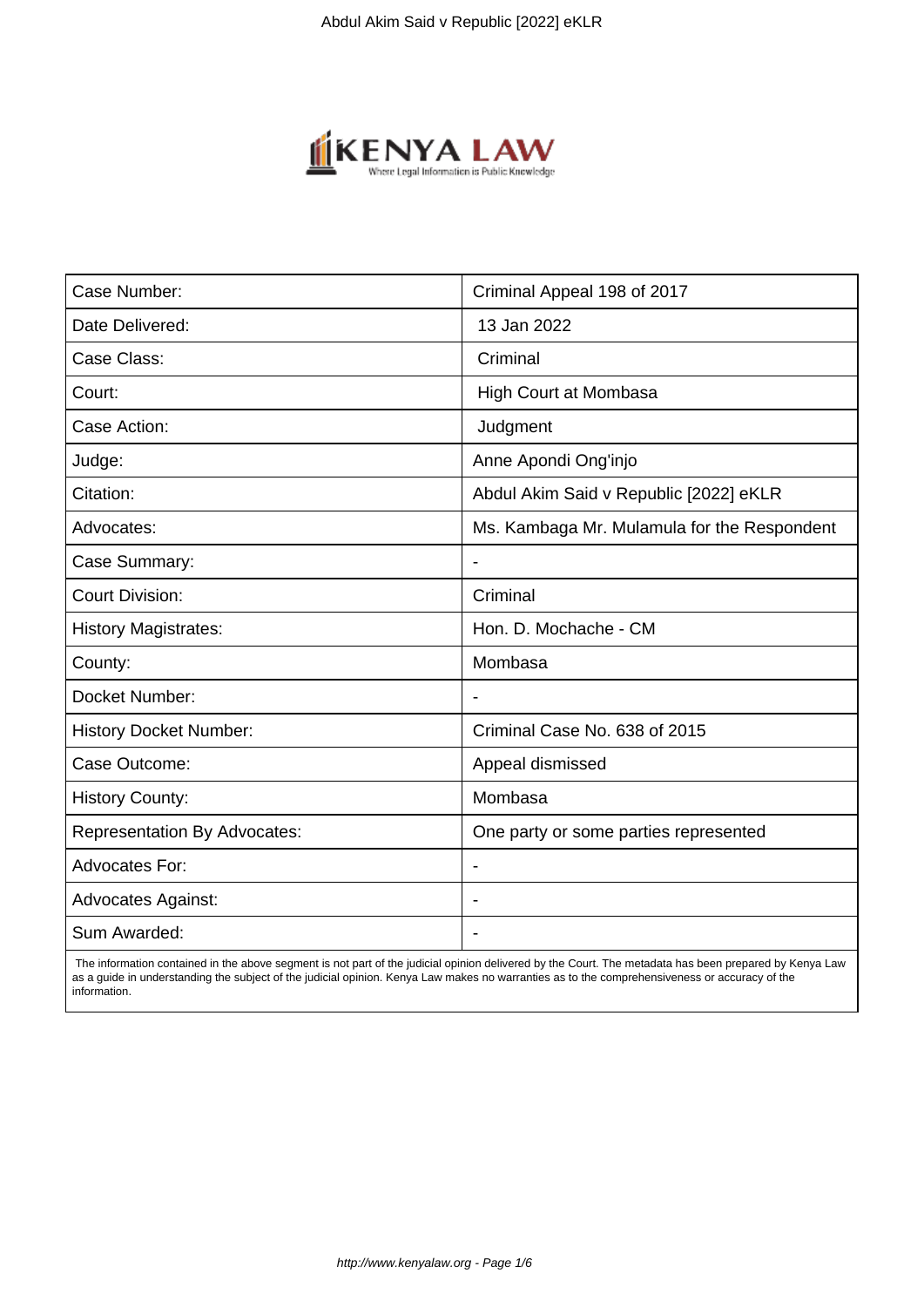### **REPUBLIC OF KENYA**

## **IN THE HIGH COURT OF KENYA**

## **AT MOMBASA**

### **CRIMINAL APPEAL NO. 198 OF 2017**

**ABDUL AKIM SAID.................................................................................................................................APPELANT**

# **VERSUS**

**REPUBLIC.................................................................................................................................................RESPONDENT**

### **(Being an appeal against the decision by Hon. D. Mochache, Chief Magistrate**

**on 22nd August 2017 in Shanzu Criminal Case No. 638 of 2015,**

*Republic v Abdul Akim Said***).**

### **JUDGMENT**

#### **Background**

1. Abdul Akim Said was charged with the offence of attempted defilement contrary to Section 9(1) of the Sexual Offences Act No. 3 of 2006. The particulars are that Abdul Akim Said on the 3rd day of June 2015 at Vipingo village in Kilifi County within Coast Region intentionally attempted to cause his penis to penetrate the anus of S. A. a boy child aged 10 years.

2. In the alternative charge Abdul Akim Said was charged with the offence of indecent act contrary to Section 11 (1) of the Sexual Offences Act No. 3 of 2006. The particular are that Abdul Akim Said on the 3<sup>rd</sup> day of June 2015 at Vipingo village in Kilifi County within Coast Region intentionally touched the anus of S. A. a child aged 10 years with his penis.

3. The trial magistrate considered the evidence of four prosecution witnesses and found that a prima facie case had been established against the accused person who was put on defence according to Section 211 of the Criminal Procedure Code. However the accused stated to court that he will not give any evidence. The trial magistrate then found the accused person guilty of the offence of attempted defilement contrary to Section 9 of the Sexual Offences Act as read with Section 215 of the CPC. The accused was then sentenced to 10 years imprisonment.

4. The appellant was aggrieved and dissatisfied by the entire decision by the trial court preferred the appeal herein on the following grounds:-

1) That the learned trial magistrate erred in law and fact by finding the Appellant' conviction and sentence without considering that the offence of attempted defilement was not proved beyond any reasonable doubt.

2) That the learned trial magistrate erred in law and fact in convicting and sentencing the Appellant to 10 years without considering that the prosecution case was governed by contradictions.

3) That the learned trial magistrate erred in law and fact by not considering the Appellant's sworn defence evidence.

5. This appeal was canvassed by way of written submissions.

#### **Prosecution's Case**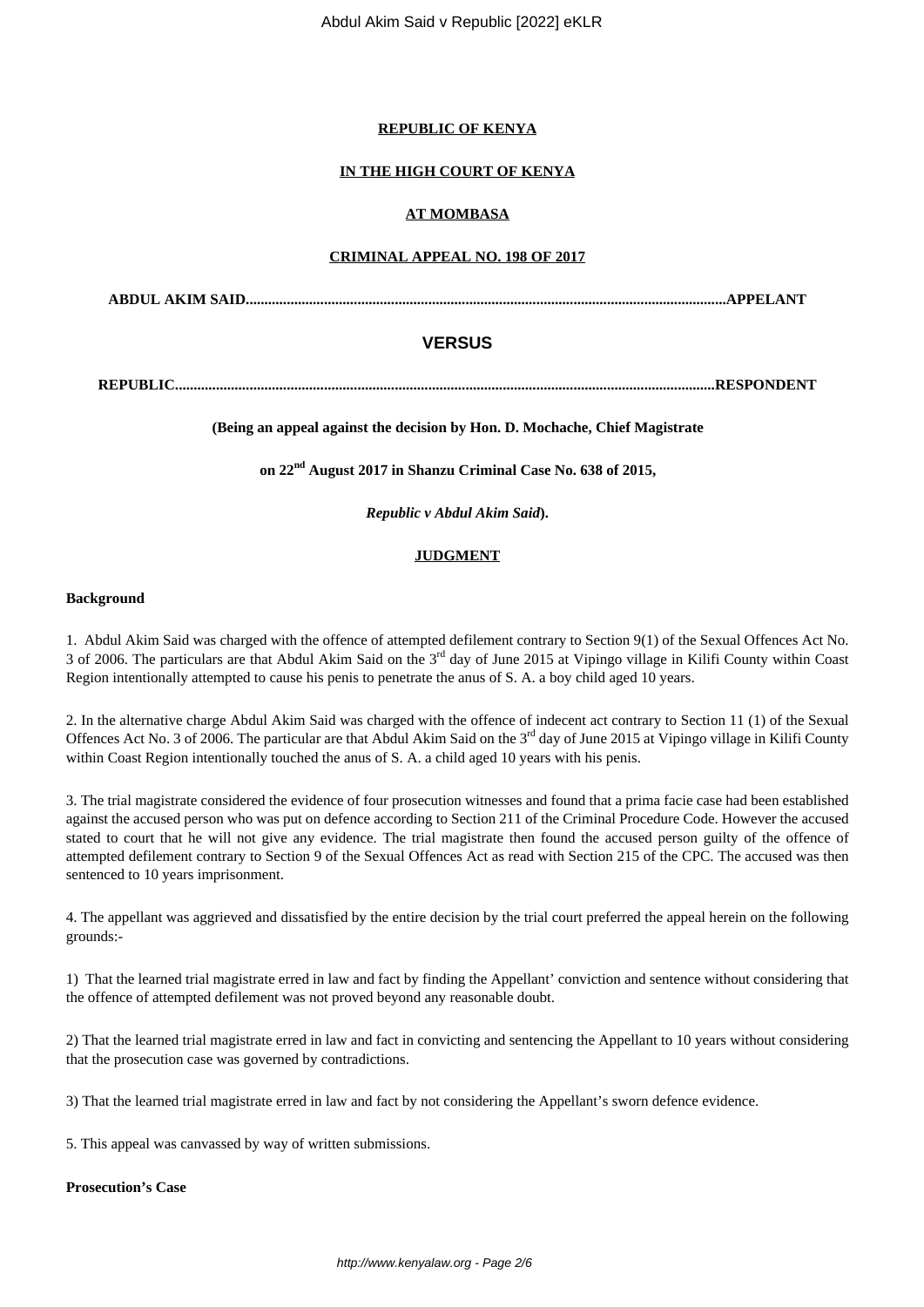6. PWI, the complainant said that he stays with her grandmother and goes to FH Primary and in Standard 2. PW1 said that he reported her uncle, the accused, to the police because he did bad things to him. She said that it was at night and he was asleep at NT' where he went to sleep at his uncle's room. PW1 slept in the same room with the accused where he slept on the bed while the accused slept on a mattress on the floor. PW1 felt a lot of pain, he cried, woke up and found the accused sleeping on his back. He was naked and pushing his penis in his anus. PW1 had a small pant and a long trouser. The accused removed the trouser and tore off the pant. PW1 said that he screamed hard and the accused went back to his bed. PW1's grandmother was sleeping in another room. PW1 ran up to the room of his grandmother who checked his anus and said the accused will see. PW1's grandmother went to call the accused out but he refused to get out and the grandmother locked the accused inside the room. PW1 went and slept with his grandmother. The next day, PW1 went to school and told his teacher what his uncle had done to him. The teachers took him to Vipingo Health Centre and called his grandmother. Later PW1 told them that it was his uncle who was the accused. PW1 said that there is a boy called Idi who used to go sleep with the accused in his bed every day and that day Idi did not go and it is why he lay on her.

7. PW2, MA from Vipingo does business and stays alone. On 3.6.2015 at 11 pm, he was at her sister's place, the mother of the accused. PW2 was sick as she had told her sister who told her to go to her place. PW2 took her grandson PW1 and went there at night. PW2 used to sleep with her sister while PW1 slept with the accused and other boys. That day, PW2 went for a journey and left him at her place. At night, PW2 slept in their room while PW1 slept with the accused in another room. At night, she heard PW1 hitting the door and crying and calling her to open for him. PW2 got scared and opened. The child told him that Abdul had inserted his penis in his anus. PW2 lit the latrine and checked the child's anus. PW2 said she would go and see the accused and he went to their room and knocked and called him to come out. The accused refused to open the door. PW2 locked the accused from outside. In the morning, PW2 prepared the child who went to school. After a while the village elder went and told PW2 that her grandson had been defiled and that she was concealing it. The village elder went and came back with the head teacher and the police. PW2 and the accused were arrested. PW2 had told his sister what his son had done and asked what they should do. She told her to wait for her to come back but the police picked her before the mother came back. PW2 said that the child is 11 years old and the police took her to hospital for age assessment. PW1 had the results in court MFI - 1.

8. PW3, No. 85262 PC Jacob Abuhusi attached at Kijipwa Police Station, the investigating officer in the case said that on 4.5.2016 while on duty, a lady went and reported that her grandchild had been defiled and the suspect was about to b lynched by members of the public. PW2 requested them to go recue the suspect whom she had locked in the home. PW3 proceeded to the scene in Vipingo area led by the village elder where they found the suspect locked in a house. He was rescued and escorted to Kijipwa police station. PW3 asked the victim and the grandmother to follow PW3 to Kijipwa Police Station where they were interrogated. PW3 said that PW1 had no certificate of birth and the age assessment was done at Coast General Hospital and it was established that the complainant was 11 years old. Age assessment as Exh 1. The complainant told PW3 that he use to sleep in the same room with the accused person who is his cousin. One night, he moved to his bed and defiled him. He sent the complainant to hospital for examination, issued them with a P3 form. Examination by the doctor revealed that no offence of defilement had been performed. PW3 identified the accused in the dock.

9. PW4, Dr. Abdulahi Hussein, the medical officer at Mtwapa Health Centre went with the P3 form for Salim aged 11 years. He had the Post Rape Care form dated 4.6.2015 where the patient was examined on 4.5.2015 at 4.30 pm. The date of action was 3.6.2015 at 10.30 pm. PW4 said that the boy reported to have been sleeping when the perpetrator tried to rape him. The clothes were not in a plastic bag. They were not given to the police. The relatives had a bag, a bath and long call. There was no tear, bruises or lacerations. The anus was intact. There was no sign of penetration. Post Rape Care form Exh 2. He had the P3 form dated 10.6.2015, the OB No. 13/6/15. There were no injuries noted as per his examination to a case of altering to sodomy. He did not examine the accused person. The person who filled the P3 form had gone on transfer but knows his handwriting having worked with him for some time.

#### **Respondent's Submissions**

10. The Respondent submits by citing Section 9 (1)(2) which provides that:-

*'9(1) A person who attempts to commit an act which would cause penetration with a child is guilty of an offence termed attempted defilement.*

*(2) A person who commits an offence of attempted defilement with a child is liable upon conviction to imprisonment for a term of not less than ten years.*'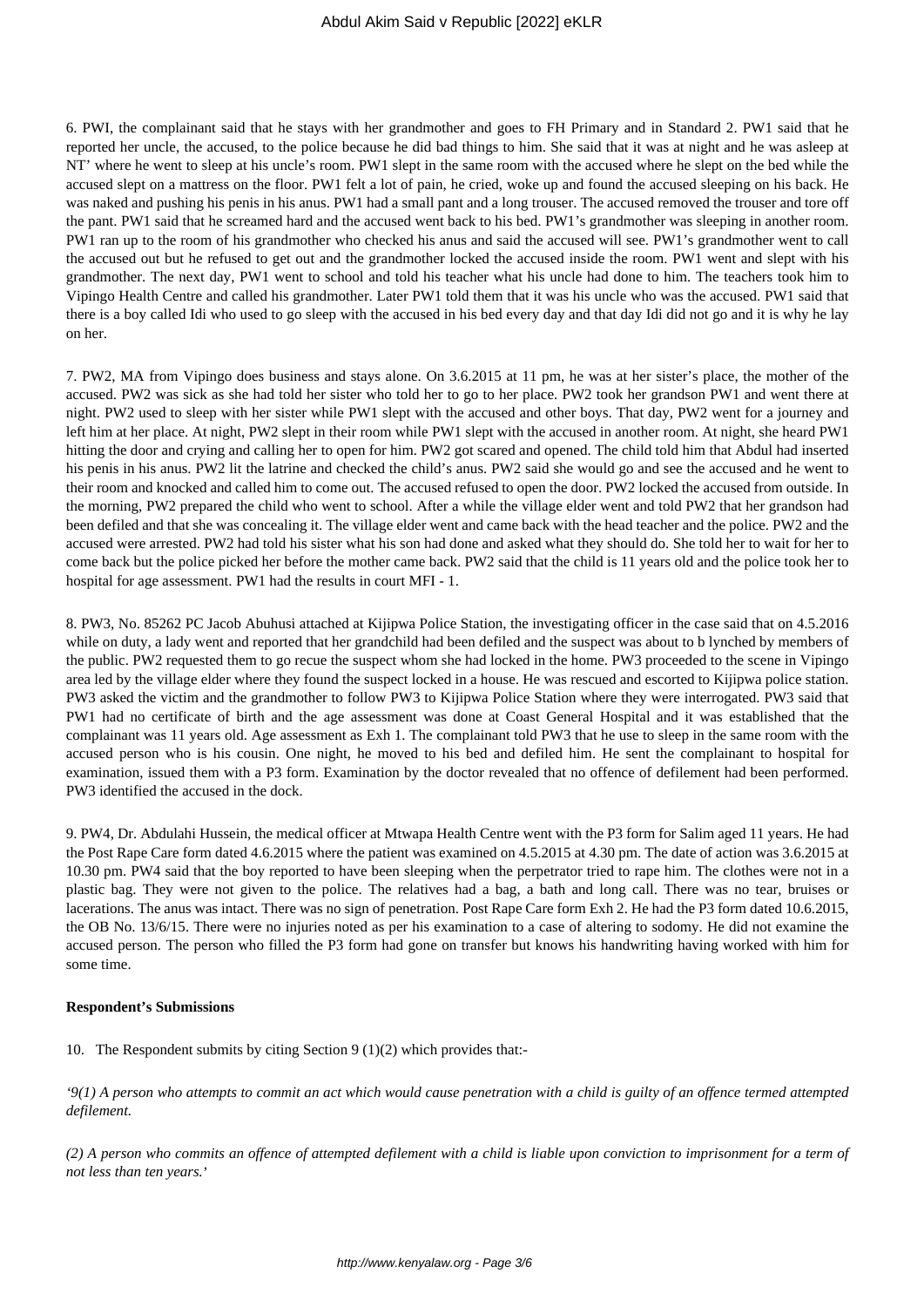11. The Respondent submits that the prosecution must prove the other ingredients of the offence of defilement except penetration; it must from the age of the complainant, the positive identification of the accused, and then prove the steps taken by the accused to execute the defilement which did not succeed. Attempted defilement is as if were a failed defilement, failed because there was no penetration.

12. The Respondent submits that it was observed in the case of *Abdi Ali Bere v Republic* [2005] eKLR that in order to prove an attempt to commit an offence, the prosecution must prove the *mens rea* which is the intention and the *actus reus* which constitutes the overt act which is geared to the execution of the intention. The *actus reus* must be more than mere preparation to commit the act as there is a difference between mere preparation to commit an offence and attempting to commit an offence.

13. The Respondent submits that PW1's evidence is clear that the Appellant had removed his trousers and tore his pants then pressed his penis on PW1's anus. The Appellant is the uncle to the victim and slept together in the bedroom hence no possibility of error in identification. The Respondent further submits that the accused has been placed at the scene by all PW1, PW2 and PW3.

14. The Respondent submits that the evidence has established that the complainant was 11 years old, there was an act to cause penetration which was not successful, and the accused was positively identified by the minor as his assailant.

15. The Respondent submits that the Appellant was dissatisfied with both the conviction and sentence and has therefore appealed. However, the Respondent contends that the grounds of appeal should fail since the evidence was sufficient to secure a safe conviction, the evidence was consistent and corroborated whereby the chain of events only point towards the accused as the perpetrator giving an inference of guilt, the case was prove beyond reasonable doubt, and the Appellant did not give sworn defence, in fact he chose to remain silent and did not offer any defence after being called upon to do so.

16. The Respondent submits that the conviction was safe and the sentence of 10 years was not only lawful but also lenient. The trial court exercised its discretion judiciously since 10 years is the minimum sentence. The Respondent therefore prayed that the honourable court upholds the conviction and sentence meted by the learned trial magistrate and finds that the appeal lacks any merit thereby dismiss it.

#### **Analysis and Determination**

17. This being the first appellate court, I am guided by the principles in **David Njuguna Wairimu v Republic [2010] eKLR** where the court of appeal held:-

**"The duty of the first appellate court is to analyze and re-evaluate the evidence which was before the trial court and itself come to its own conclusions on that evidence without overlooking the conclusions of the trial court. There are instances where the first appellant court may, depending on the facts and circumstances of the case, come to the same conclusions as those of the lower court. It may rehash those conclusions. We do not think there is anything objectionable in doing so, provided it is clear that the court has considered the evidence on the basis of the law and the evidence to satisfy itself on the correctness of the decisions."**

18. After considering the grounds of appeal, Records of the trial court, submissions and circumstances of the case, the issues for determination are as follows:-

- i. Whether the offence of attempted defilement was proved beyond reasonable doubt
- ii. Whether the learned trial magistrate considered the Appellant defence
- iii. Whether the sentence was harsh and excessive

#### **Whether the offence of attempted defilement was proved beyond reasonable doubt**

19. PW1 in his evidence stated that he slept in the same room with the accused who is his uncle where he slept on the bed while the accused slept on a mattress on the floor. PW1 went further and stated that he felt a lot of pain, he cried, woke up and found the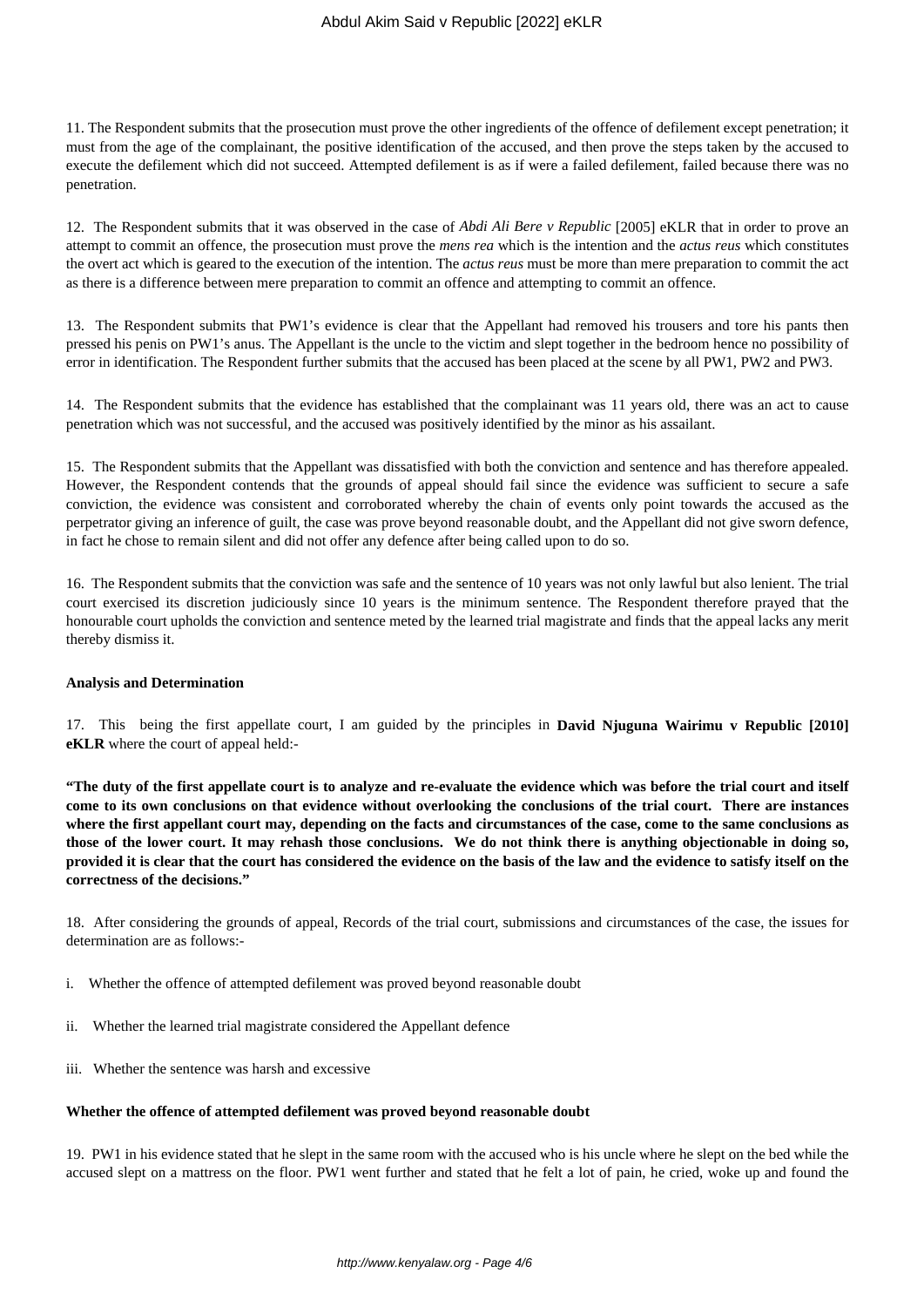accused sleeping on his back. He was naked and pushing his penis in his anus. PW1 had a small pant and a long trouser. The accused removed the trouser and tore off the pant. PW1 said that he screamed hard and the accused went back to his bed. According to PW2's evidence, at night, she heard PW1 hitting the door and crying and calling her to open for him. PW2 got scared and opened. The child told him that Abdul had inserted his penis in his anus. PW2 lit the lamp and checked the child's anus. PW2 went to check on the accused and when she knocked and called him to come out, the accused refused to open the door. PW2 locked the door from outside. PW3 said that PW1 had no certificate of birth and the age assessment was done at Coast General Hospital and it was established that the complainant was 11 years old.

20. From the foregoing, the identity of the perpetrator was established as the Appellant who was an uncle to the complainant and a person well known to him. The age of the complainant was established as 11 years after the age assessment was done at Coast General Hospital, according to PW3's testimony. The offence of attempted defilement was proved by the principles of law on attempt in the case of attempted larceny, Spry, J. (as he then was) in *Mussa s/o Said v. R* (1962) EA 454, 455 Letters C- D said:

**"The principles of law involved are very simple but it is their application that is difficult. If the Appellant intended to commit the offence of larceny and began to put his intention into effect and did some overt act which manifests that intention, he is guilty of attempted larceny. (Penal Code, s. 380). The burden on the prosecution is therefore first to prove the intention and secondly to prove an overt act sufficiently proximate to the intended offence.**

**The intention will, in the majority of cases, only be capable of proof by inference and it follows in such cases that the act must be of such a character as to be incompatible with any other reasonable explanation. Secondly, even if the intention is established, the act itself must not be too remote from the alleged intended offence."**

21. In accordance with the definition of attempt in Section 388 of the Penal Code, the test for attempt requires a demonstration of an intention to commit the offence and overt act towards the commission of the offence which is sufficiently proximate or immediately connected to the attempted offence.

22. PW1 stated that he felt a lot of pain, he cried, woke up and found the accused sleeping on his back. That the accused was naked and pushing his penis in his anus. All the ingredients of the offence of attempted defilement was proved by the prosecution beyond reasonable doubt.

#### **Whether the learned trial magistrate considered the Appellant defence**

23. At the close of the prosecution case, the learned trial magistrate found that the evidence on record revealed that a prima facie case had been established against the accused person who was put on defence in accordance with Section 211 of the Criminal Procedure Code. However, the accused stated to the court that he will not give any evidence.

24. The Appellant cannot therefore allege in the grounds of appeal that the learned trial magistrate erred in law and fact by not considering the sworn defence evidence where there was no evidence to begin with.

#### **Whether the sentence was harsh and excessive**

25. The Appellant was charged under Section 9 (1) and (2) of the Sexual Offences Act No. 3 of 2006 which states as follows:-

### **(1) A person who attempts to commit an act which would cause penetration with a child is guilty of an offence termed attempted defilement.**

## (2) **A person who commits an offence of attempted defilement with a child is liable upon conviction to imprisonment for a term of not less than ten years.**

26. The trial court sentenced the Appellant to 10 years imprisonment. However, the Appellant raised the issue of sentencing in the ground of appeal. The Respondent in submitting stated that the sentence of 10 years was not only lawful but lenient and that the trial court exercised its discretion judiciously since 10 years is the minimum sentence.